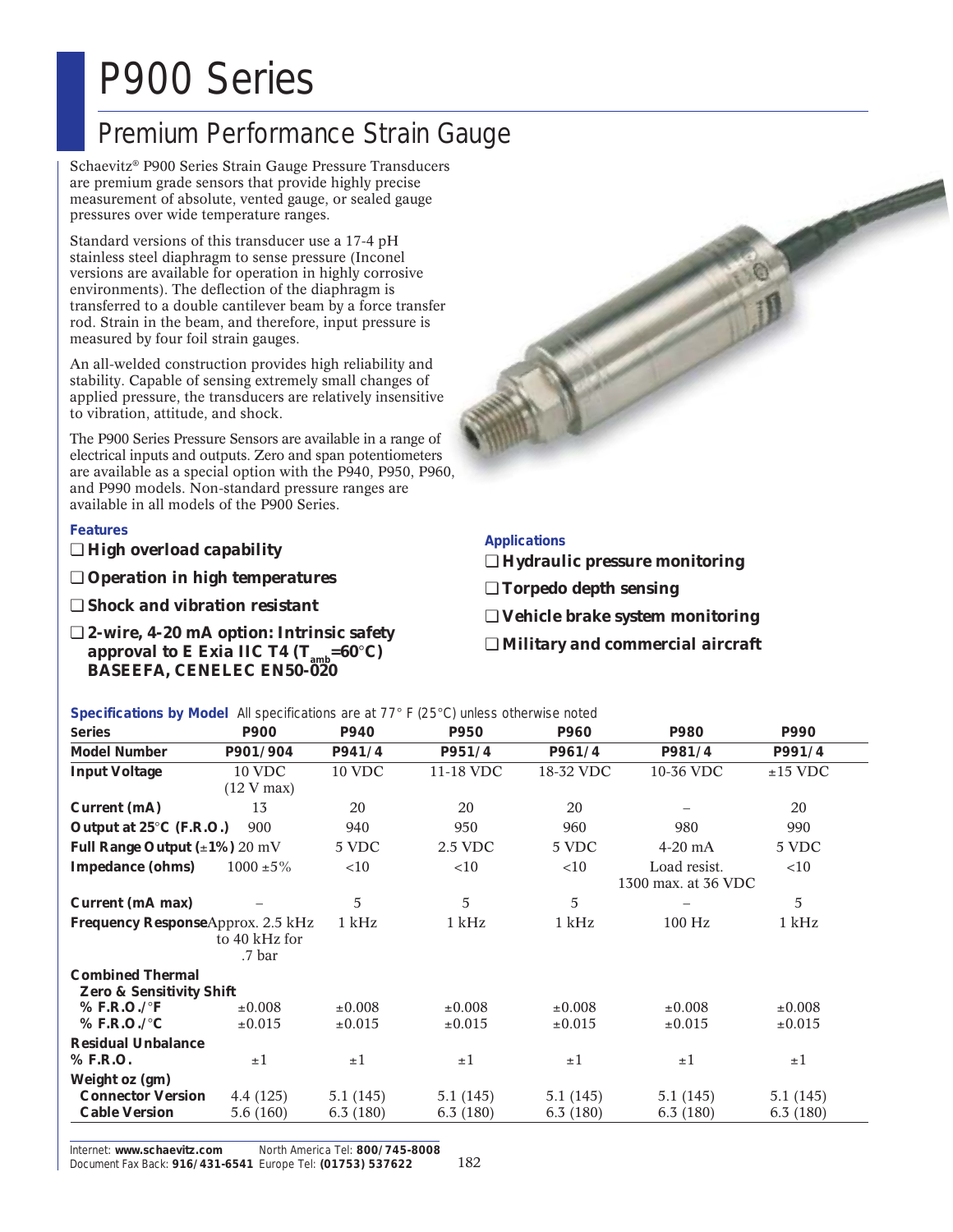$\epsilon$ 

### **Common Specifications**

| <b>Pressure Ranges</b>     |                                                                                                                                                                                                                                                                        |  |  |  |  |  |
|----------------------------|------------------------------------------------------------------------------------------------------------------------------------------------------------------------------------------------------------------------------------------------------------------------|--|--|--|--|--|
| <b>High</b>                | (psi)  0-75; 100; 150; 200; 250; 350; 500; 750; 1000; 1500; 2200; 3500; 5000; 7500; 10,000                                                                                                                                                                             |  |  |  |  |  |
|                            | (bar)  0-5; 7; 10; 15; 25; 35; 50; 70; 100; 150; 200; 250; 350; 500; 700;                                                                                                                                                                                              |  |  |  |  |  |
| <b>Medium</b>              | $(psi)$ 0-10; 15; 20; 25; 35                                                                                                                                                                                                                                           |  |  |  |  |  |
|                            | (bar)  0-0.7; 1.0; 1.5; 1.7; 2.5                                                                                                                                                                                                                                       |  |  |  |  |  |
| <b>Pressure References</b> |                                                                                                                                                                                                                                                                        |  |  |  |  |  |
|                            | High Pressure Range  Vented gauge <sup>1</sup> : 0-75 to 0-350 psi                                                                                                                                                                                                     |  |  |  |  |  |
|                            | Absolute and sealed gauge: 0-75 to 0-10,000 psi                                                                                                                                                                                                                        |  |  |  |  |  |
|                            | <b>Medium Pressure Range</b> Vented gauge <sup>1</sup> and absolute: 0-10; 15; 20; 25; 35 psi (0-0.7; 1.0; 1.5; 1.7; 2.5 bar)                                                                                                                                          |  |  |  |  |  |
|                            | <b>Pressure Limit </b> $\geq$ 5x full range pressure or 12,000 psi (830 bar), whichever is less. Will not cause a zero offset<br>exceeding 0.04% FRO (recoverable within a few hours)                                                                                  |  |  |  |  |  |
|                            | <b>Burst Pressure </b> $\geq$ 20 x full range pressure or 22,000 psi (1,520 bar), whichever is less                                                                                                                                                                    |  |  |  |  |  |
|                            | Pressure Media  Liquids or gases compatible with 17-4 pH and 17-7 pH stainless steel or Inconel 625                                                                                                                                                                    |  |  |  |  |  |
|                            | <b>Shunt Calibration </b> 80% $\pm 5\%$ full range pressure (not fitted in P980 Series)                                                                                                                                                                                |  |  |  |  |  |
|                            | <b>Combined Nonlinearity, Hysteresis</b>                                                                                                                                                                                                                               |  |  |  |  |  |
|                            | and Nonrepeatability  High Range: $\lt\pm 0.10\%$ F.R.O. (BSL); Medium Range: $\lt\pm 0.20\%$ F.R.O. (BSL)                                                                                                                                                             |  |  |  |  |  |
| <b>Temperature Range</b>   |                                                                                                                                                                                                                                                                        |  |  |  |  |  |
|                            | <b>Operable </b> -65°F to 250°F (-54°C to 120°C)                                                                                                                                                                                                                       |  |  |  |  |  |
|                            | <b>Compensated </b> 32°F to 212°F (0°C to 100°C)                                                                                                                                                                                                                       |  |  |  |  |  |
|                            |                                                                                                                                                                                                                                                                        |  |  |  |  |  |
| <b>Humidity</b>            |                                                                                                                                                                                                                                                                        |  |  |  |  |  |
|                            | <b>Connector Version </b> 95% Relative humidity                                                                                                                                                                                                                        |  |  |  |  |  |
|                            | <b>Cable Version </b> Immersible to IP67 (fluid must no enter the ends of the cable)                                                                                                                                                                                   |  |  |  |  |  |
|                            | <b>Acceleration Response</b> Above 500 psi (35 bar) $\pm 0.02\%$ F.R.O./g; below 500 psi (35 bar) $\pm 0.10\%$ F.R.O./g                                                                                                                                                |  |  |  |  |  |
|                            | Vibration Surpasses MIL STD810C Method 514-2 Curve L and EUROCAE ED 14A/RTCA 160A                                                                                                                                                                                      |  |  |  |  |  |
|                            |                                                                                                                                                                                                                                                                        |  |  |  |  |  |
|                            | comply with the EMC Directive 89/336/EEC Generic Standards for Residential Commercial,<br>Light Industrial and Industrial environments. Note: The P980 Series when used in Intrinsic<br>Safety applications does not comply with the Industrial environment directive. |  |  |  |  |  |
|                            | Insulation Resistance  500 Mohm at 50 VDC at 25°C                                                                                                                                                                                                                      |  |  |  |  |  |

<sup>1</sup> Vented gauge units must only be used in dry, noncorrosive environments and will breathe through the cable vent tube or hole in the 6-way receptacle.

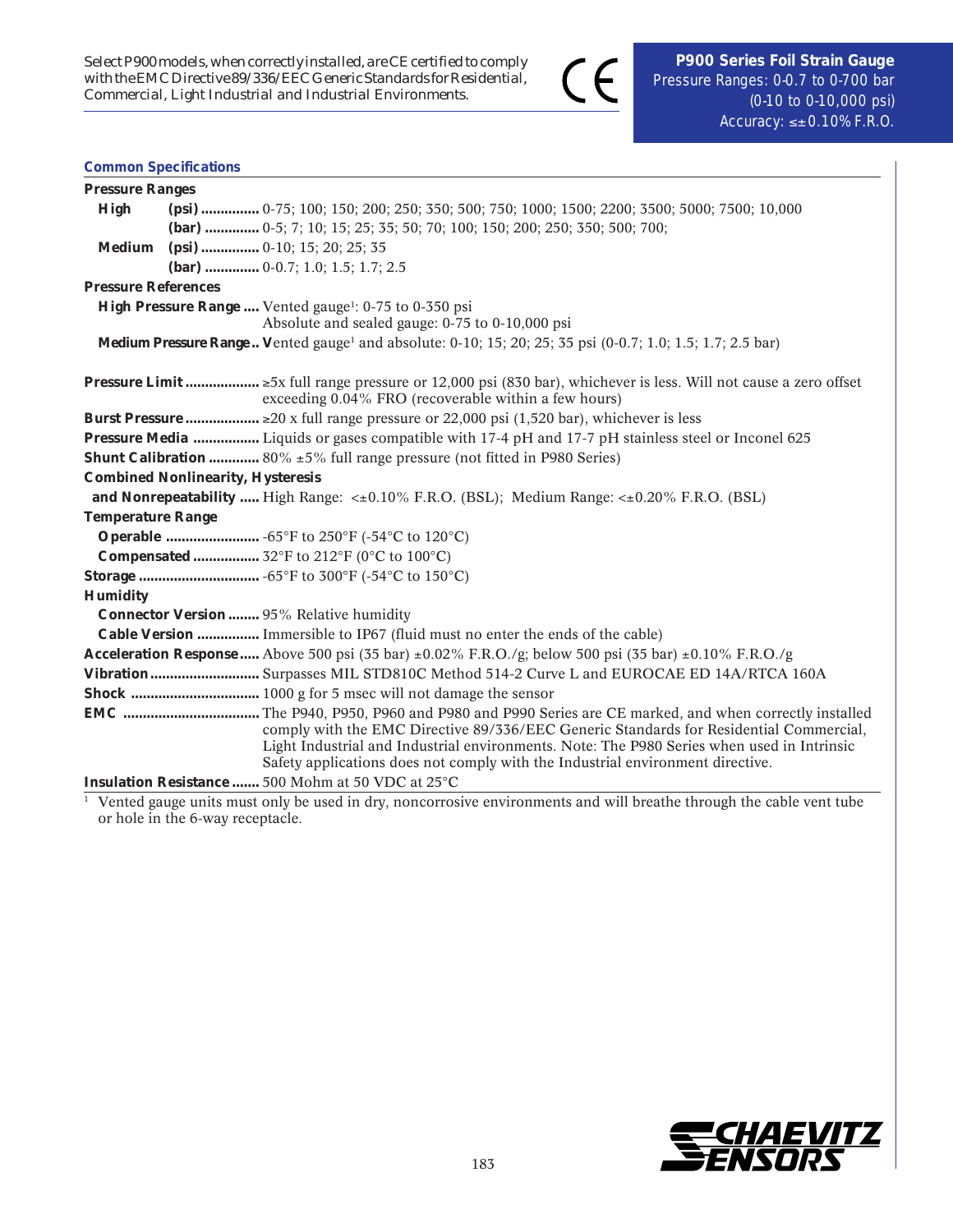# P900 Series

### Premium Performance Strain Gauge



### **Connections**

| Cable               | Connector <sup>2</sup> |                                    |  |
|---------------------|------------------------|------------------------------------|--|
| $\mathbf{Red}^1$    |                        | Pin $A^1$ Excitation (+)           |  |
| <b>White</b>        |                        | Pin D Excitation $(-)^4$           |  |
| Yellow              |                        | Pin B Output $(+)$                 |  |
| Blue <sup>1,3</sup> |                        | Pin $C^{1,3}$ Output $(-)^4$       |  |
| <b>Violet</b>       | Pin E                  | 80% shunt calibration <sup>5</sup> |  |
| Grey                | Pin F                  |                                    |  |

Note: Screen is connected to the case for CE marked units. Screen is not connected to the case for optional IS units (P980). IS certification revokes CE certification.

- <sup>1</sup> 2-wire transmitter connections<br><sup>2</sup> Vented gauge units must breath
- Vented gauge units must breathe through the receptacle (mating connector must have a vent hole)
- <sup>3</sup> 0 Volt P990 series
- <sup>4</sup> Connected internally for P940, P950, P960 Series (3-wire)
- <sup>5</sup> Shunt calibration not fitted to P980 Series

#### Internet: **www.schaevitz.com** North America Tel: **800/745-8008** Document Fax Back: **916/431-6541** Europe Tel: **(01753) 537622**

### **Connector Orientation**